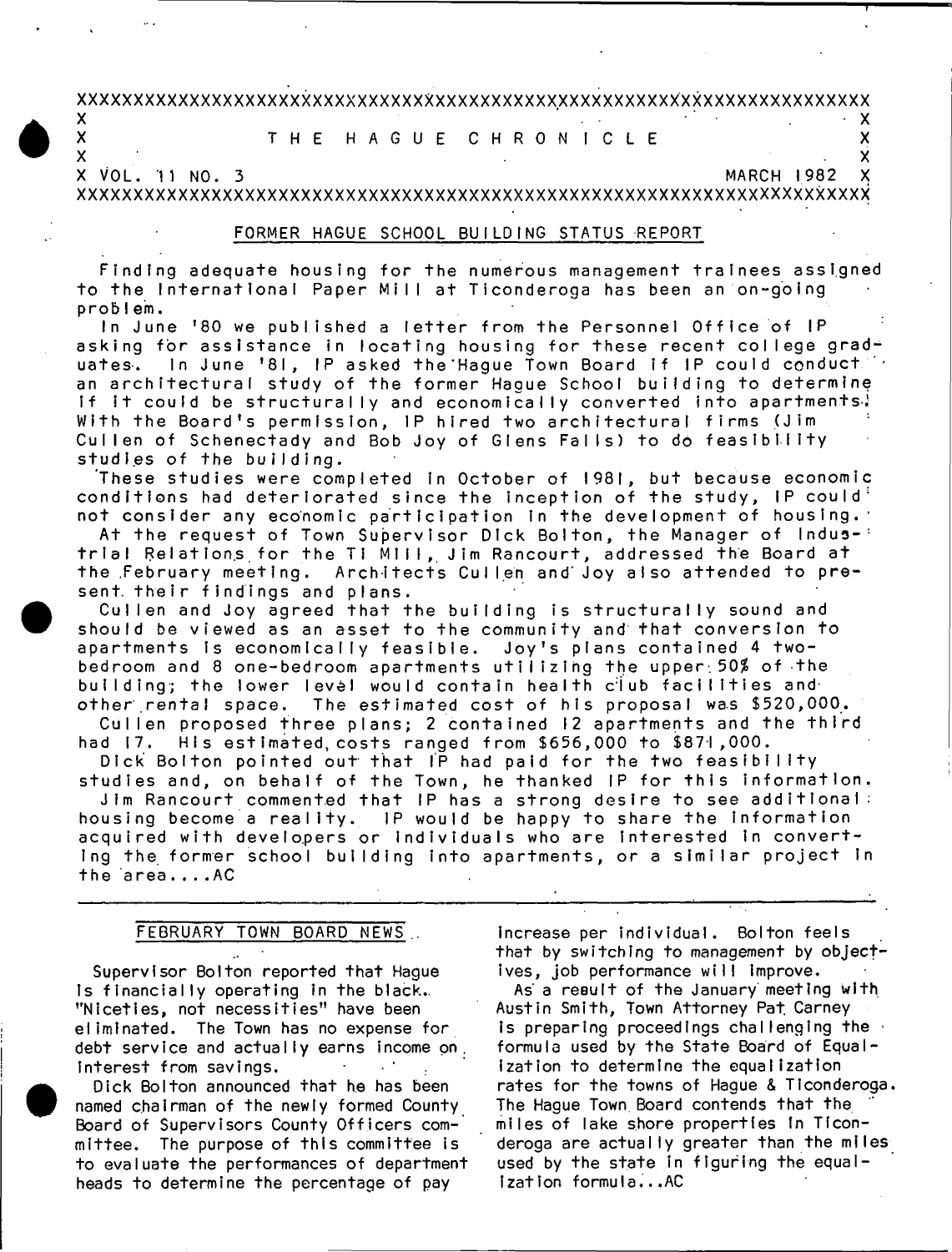### $-2-$

**Richard Strum, a freshman at Houghton** College writes the following on his **ImDressions during his first year:**

*''The forst question people, ask Is 'What\*s your fovorite thing about college? Is i t Math, Science,* **Let,** *the Profo?' Actually, the best thing about college l i f o is learning to liv e as a community in Shenawana Vorm.* **F***niends ojie the most important thing here. I 've made a variety* **0(5** *friends foom Hike Day,* a freshman from Conklin,  $\mu$ *y* and a mem*ber 0* **{5** *the U.S. Ski Assoc., to my roommate -Glenn McKnight foom Ontario, Canada who pulled a 4.0 la s t semester. Some other friends* **I'u e** *made are Pelinda, a cheerleader, Andy, a Biology major,* Steve, a guy who sleeps through a lot **0(5** *classes, Julie a French major, and Vave, a loyal Steeler* **(j***an* **(j***rom Pittsburgh*

*The typical room seldom has a bed made. The desk is cluttered with books, letters and leftover pizza foom the night before.* **I(j** *you are lucky, you may be able to fond the* **(5***loor beneath the d irty clothes and shoes.*

*The thing most looked forward to is Ftti<* day afternoon. Ahh! Two days freedom *&rom class, but there's always work to be done.*

Life at college *isn't simple, but it certainly is n 't a l l work and no play eith er' ". . . Pick* **Strum**

**Ed.: Richard does not mention his 3.13** first semester average. He was a valuable member of the Chronicle staff during the difficult months of transition.

# **' \_\_\_\_\_\_\_\_\_\_\_\_\_\_' . . . M B ' YOU CAN\*T TAKE IT WITH YOU**

George Kauffman's three-act comedy, set In the 1920's will be presented by the Ti HI Drama Dept, on Friday and Saturday, March 19 and 20 at 8:00 PM in the **auditorium . The. play is being directed,** by William Sola, assisted by Anne Drei**m i l l e r and Debbie Breitenbach. Bill ' Ter Steege from Hague is in the cast and** Kathi Hudak is assisting with the lighting. Should be a fun evening...DH

**you** *don't prevent litter on the landscape by teaching* **eoologry** *in college. You prevent it by teaching manners at home, or lacking a home***,** *in' Kindergarten.*

# **A FORMER STAFFER WRITES SCHOOL BOARD NEWS - 2 /2 3 /8 2**

Taxpayers of the District will be **pleased to hear that the energy savings measures taken in the schools during the past year are paying off. Grant Fleming, Supt. of Buildings & Grounds, reported** that the fuel consumption for the high **school is much lower (per degree day) this year than last.**

Fifteen members of the senior class won **N.Y,State Regents Scholarship awards. Another member won a N.Y. State Regents Professional Education in Nursing Scholl arship Award,**

Wilford Hutchinson of Hague was one of three teachers appointed as an after **school computer advisor. Rudolph Meola** was appointed as Internal Auditor.

In order to keep the cafeteria within **its budget, the staff has been reduced by 17 hours per day.**

**The program presentation was "Summary and Analysis of Standardized Testing Pro**gram", by Mr. Kerr, Director of Pupill **Personnel Services.**

In June 1981 there were 160 candidates for diplomas, 142 of whom received local **diplomas and 42, Regents diplomas.**

As a result of the SAT (Scholastic Ap**titude Tests), Ticonderoga High School shows average verbal score of 465 com**pared to national score of 424. In Math, **Ti averages 510 compared to 466, national average.**

In June 1981, 719 Regents tests were **given -- 592 passed, for an average of 82,***2%* **as compared with the state average of 82.71. in the Regents Competency Tests, TI was well above the state average...DH**

### **WORKSHOP ON PARENT EDUCATION**

The first of a series of workshops on **Family Life Parent Education will be held in the Ti Elementary Resource Center on** March 11 at 7:30 pm. To be conducted by **Mrs. Betty Farone, a former school psy- • chologlst, the workshop will focus on various methods used to provide parents with'skills heeded to help them to com**municate with their children. All par**ents are urged to attend..DH**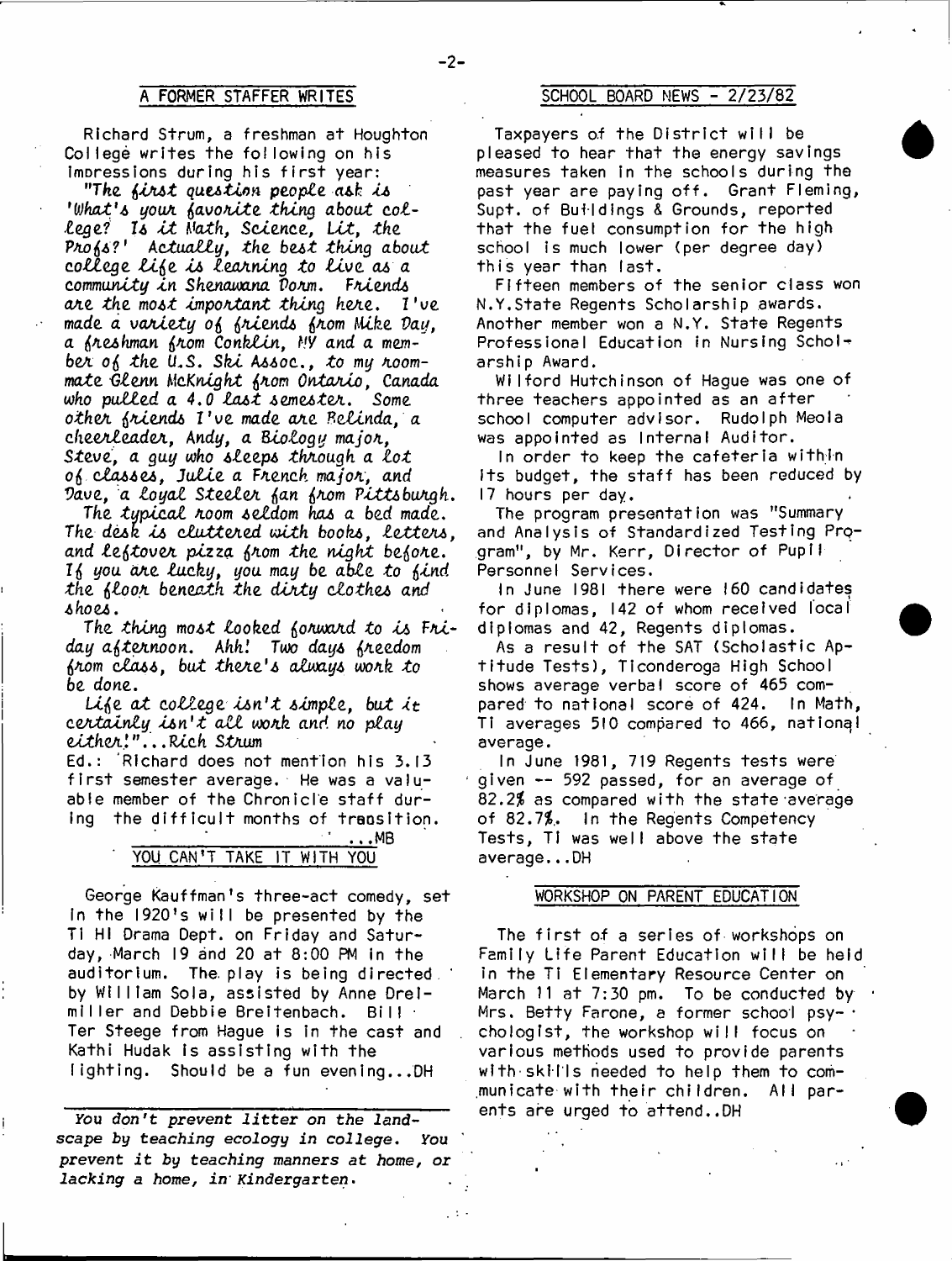### **NEW MOTOR VEHI CLE LAW WEATHER OR. NOT' '**

On April 1, 1982 the strongest child restraint law in the nation **w i l l take e f f e c t In N.Y. S ta te . T h i s law p r o v i d e s t h a t no person** shall operate a New York State **registered passenger m otor vehicle unless each child under 5 years of**  $\cdot$ **age is p ro p e rly r e s t r a i n e d in a federally approved child re stra in t s e a t . .**

The penalty for violating this law is a civil fine of not more **\***". **than \$25.00.**

**The b a s i c i n t e n t of. t h e new law** is to increase child restraint **usage.**

**The c o u r t process and local law** enforcement will be the key to its<sub>.</sub>.Carmival**.** success and a seminar has been de**veloped to explore the'aspects of** the new law.

The seminar will be held at **P l a t t s b u r g h , NY on Ma r c h 30 a t** Police Headquarters, City Hall. **. . . H a r v e y Yaw, Town J u s t i c e**

*HOSPITAL AUXILIARY BENEFIT*

*On March 24 at 7:30.pm in the hospital's cafeteria, the Moses Ludington Hospital*• Auxiliary *will sponsor a Stanley Home Products party.* Just *in time for spring housecleaning Stanley will demonstrate many old and new products. Orders, will* be taken and the Auxiliary will benefit. *Everyone is cordially invited and urged* to attend. Refreshments will be served.

The Auxiliary has recently contributed *\$i8,070.00 to the hospital for the purchase of a colonoscope, which has already* • *responsiblei The telephone company has been put to use.*

*Under the leadership of Mrs. Louise" Riecke, the Auxiliary continues to raise money in various ways to* support *the hospital...DH* '

### **LENTEN STUDY OFFERED**

cou<br>The<br>May<br>Met<br>fol The Ti Clergy Assoc. is offering two **courses of Lenten Study during March.** These will run on five consecutive Wednes**days, beginning March 3 at the First United e th o d is t Church in Ti from 7:30 to 9 pm, followed** by a fellowship time. Rev. Van **Vliet from Hague Baptist Church will be participating. Public is invited.**

**T h i s F e b r u a r y . h a s . seen o n l y 18 inches of snowfall., but with the** cold weather there is still plenty. **of snow l e f t . The sun has been out close to** *60%* **of the time, g i v i n g us 1023 h e a t i n g de gr ee day** units for Feb. and a total of 5468 for the season. In all, this **month is 5\$ above l a s t y ea r and** *2%* **above normal. The lake at the 18" level is holding at 35°F. ColdesJ temperature for the mogth was - 1 2 F and t h e w a r me s t was 43 F a t t h e lake. C u r r e n t l y i t is I4°F and .100% sunshine-, with 2-3 inches of snow predicted for the weekend. Just right for t.he Hague Winter**

Now is the time to take stock of **your-seeds for planting and order** more if needed. Make sure they are stored in a dry, cool place, as moisture and heat will start germ-, **i n a t i o n .**

**Well, t h a t 's a ll from her.e. Come,** out and enjoy the winter sun if **cabin, fever is too st r.ong .' Regards, Eloc Sal.guod**

#### *NUMBER PLE-EZ*

*Have you noticed anything unusual on your last month's telephone bill? If you've made,any long distance calls, getting busy: signals or no answer,* you *may have been ■billed for these calls at the rate of a one-minute call. District Manager Don Foley said that a malfunction in the DMS-100 computer, used to record toll calls, was rectified its mistakes and credit will appear on the Feb. 25 bills*..

de la

#### **VANDALISM**

The Resource Center at Ti Hi looked like a cyclone had struck. Books, plants, **fIIms,.chairs, etc. were tossed around.** The computer (not the main one) looked amess. On further investigation, it turned **out to .b e about \$200 worth of damage and much aggravation. The computer had ink** eradicator dumped all over its keys. In **the final analysis, it could have been** worse.<sub>:</sub> We hope it won't happen again...DH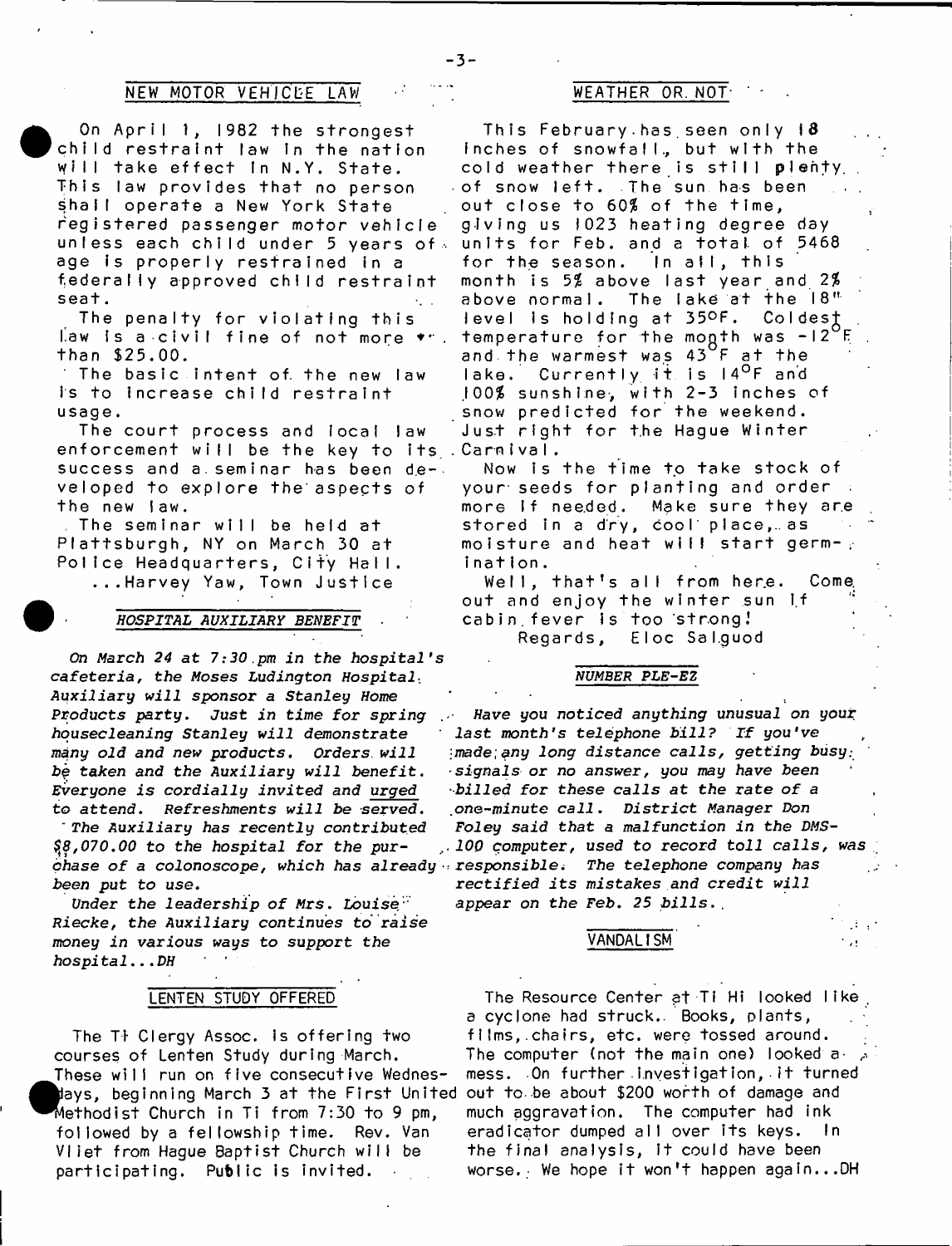**C lifto n Frasier, president of the** Sno-Goers, on behalf of the Club, wishes to thank all the people who helped with the snowmobile races on tained by members of the clergy or the ice and the dinner at the Beach-a citizen**,** 65 years of age or older side. A special thanks to the  $participating$  snowmobilers!

# **A.P.A. FIELD SERVICES**

Area residents and developers will have the opportunity to dis**cuss potential projects with agency** staff members without having to go **to Ray Brook during field vTsits planned for March through October.** Ad I rondack residents may apply for **permits or ask questions about** agency services at these field **y I s i t s .**

|         |                | TICONDEROGA COMMUNITY BUILDING |  |  |
|---------|----------------|--------------------------------|--|--|
| March 8 |                | 3pm - 8pm                      |  |  |
| May     | $\blacksquare$ | 10am - 4pm                     |  |  |
| July    |                | 8 3pm - 8pm                    |  |  |
| Sept 10 |                | $10am - 4pm$                   |  |  |
|         |                | CHESTERIOWN TOWN HALL          |  |  |
| Apr     | 5              | –3pm – 8pm                     |  |  |
| May     | 4              | – 3pm – 8pm                    |  |  |
|         |                | July 12 10am - 4pm             |  |  |
| Aug     | - 9            | 10am - 4pm                     |  |  |
| $0c+$   | 4              | 3pm - 8pm                      |  |  |
|         |                | ٠                              |  |  |

# **HAGUE VOLUNTEER FIRE DEPARTMENT**

The Hague Volunteer Fire Dept. **Inc. w ill receive sealed bids- for the sale of'o n e 1946 Chevrolet** pumper - rated at 500 G.P.M. The **bi ds w i l l be opened March" 22\* '1982** at 7:30 PM at a special meeting **of the Hague F ire Department.**

**The Fire Department reserves** the right to accept or reject any **or all bids submItted.**

The truck can be seen at the **Hague F ire Department s u b -s ta tio n** located on Rte. 9N, Silver Bay. **N.Y. For any other Inform ation,** contact Chief Tom Stull at **5 4 3 - 6 1 5 4 . . . Hague F ire Dept.. Edith Smith, Secy.**

## **SNO-GOERS.THANKS TAX- EXEMPTION FORMS AVAILABLE**

Tax exemption forms are available. from the Assessor's Office in the Town Hall. These forms may be ob-

To qualify for exemption one must be a permanent resident of the Town. One of the property owners must be: **65 y e a r s o f age by May T. I ncome** must not exceed \$5,000 a year, In**eluding Social Security, d is a b ility ,** retirement benefits, interest and **d I v I d e n d s .**

The exemption allows a 50 percent reduction on school, town and coun**t y t a x e s .**

**The deadline for completed, form s" i s May I .**

**For fu rth er information contact C lifton Frasier, chairman of the** Board of Assessors, at the Town Hall, or call 543-6161...CF

# **L . G . A . NEWS . .**

The Lake George Association will hold a day-long symposium on March, **13 at the Georgian Motel in Lake** George, beginning at 9 a.m. "The primary focus of this year's sym**posium** will be water quality and the indicators of change. To be included will be the reviews of water. **monitoring programs which assessed** the bacteriological and nutrient loadings of the lake."...LGA News **Release. If interested, contact Mary-Arthur Beebe, L.G.A. (668^2880).** We hope to have results of this symposium in the April CHRONICLE.

#### *CHEESE PROGRAM*

*On March 2 a representative from the* Office of *the Aging will be in* the Town Hall from 1 - 2 pm to distribute surplus *cheese* . *There- will be 35 l b s* . of *cheese in 51b blocks available for di s t r i b u t i q n*... In *order* to qualify, one must be aged 60 or *over, earning less than \$467 per month for one person - \$150 for each additional, p e r s o n* . *In addition one must be a recipient of . S.S.Isor eligible* for home heating program, or *eligible for food* stamps.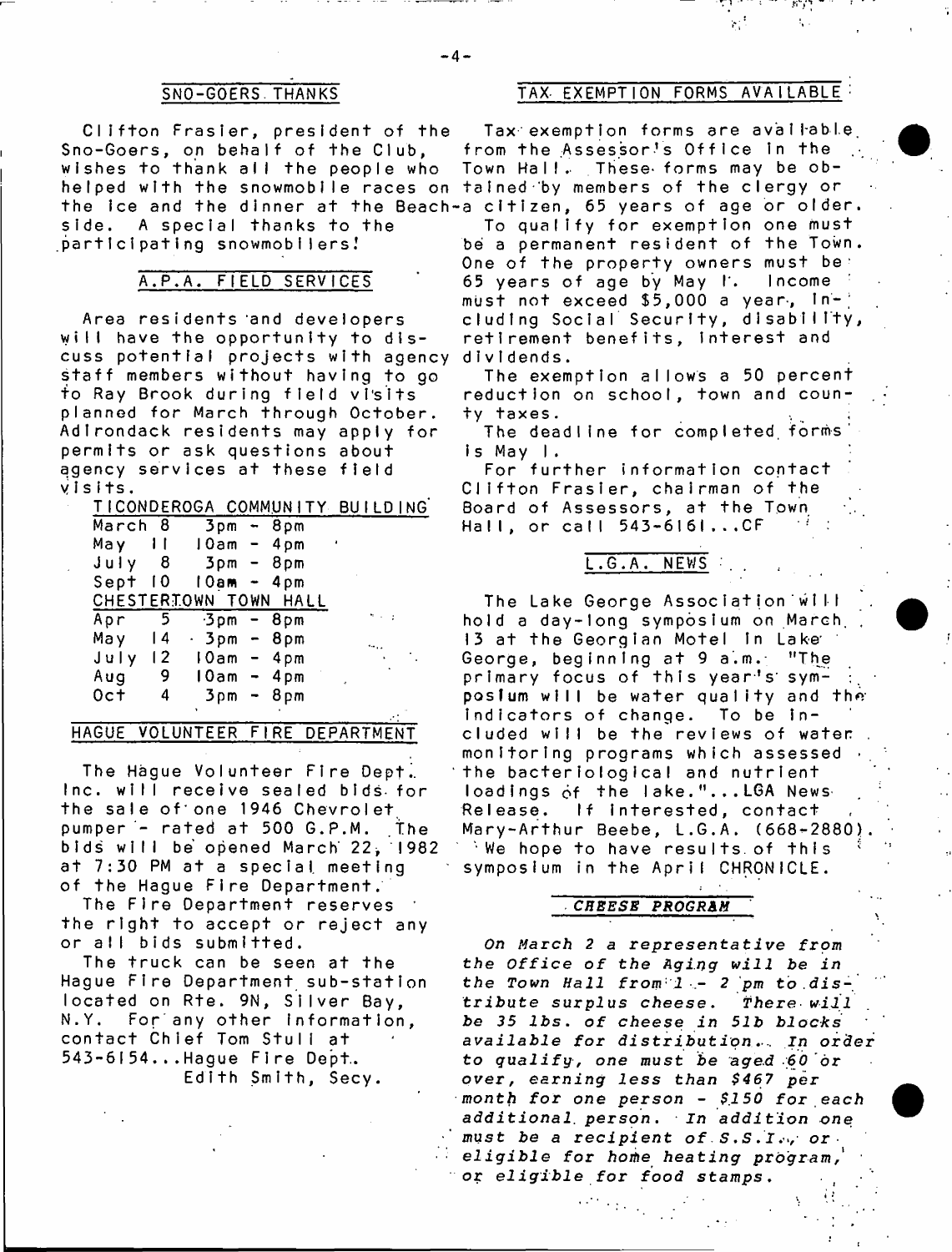## **FROM CONGRESSMAN JERRY SOLOMON 6000 NEWS FOR MOSES LUDINGTON**

 **RE: THE SPECIAL LIMIT OF TAX. DEDUCT IONS FOR THE WASHINGTON D.C. LIVING EXPENSES OF CONGRESSMEN.**

**• "This removal of the special limit** was attached to a totally different **bill, H.R. 5159, which was originally intended to reform the Black Lung DIs**ability Fund to provide for its long term financial stability. I voted in **favor of H.R. 5159 in Its original form w ithout the tax break amendments.** When the bill came before the House **again, this time with the special amend**ments, I voted against it. Unfortun**ately, the bill passed by a vote of 363-47.**

"This issue is not over yet as far as **I'm concerned. At a time when the American people are being asked to tighten th e ir belts to get our economy** back on the right track, I don't think **Congress should be giving itself tax breaks. That is why I am one of the** major sponsors of a bill to repeal **these congressional tax breaks. This**  $\bullet$   $\circ$  **bill CH.R. 5341) was introduced on the** very first day of this session of Congress."...Jerry Solomon

**Hundreds of taxpayers have w ritten Congress to protest this minimum of** \$19,000 of undocumented deductions for **le g is la t o r s . Have YOU?**

On Feb. 16, in spite of opposition from **Tip O' Nei l l and Howard Baker, the IRS** has discontinued the practice of preparing tax forms for legislators; only **the handicapped and illiterate will receive this service...AC**

#### **ZONING VARIATION WORKSHOP**

**The Warren County Planning Dept, sponsored a workshop in Zoning Variances on** February 22 from 7-10:30 PM at the Muni**cipal Center !n Glens Fel ls. The purpose of the workshop was to define the roles and responsibilities of the Zon-\*** ing Administrator, Planning Board, and **the Zoning Board of Appeals, and to im prove decision making techniques.**

**• Those attending from Hague were Art' S t e i t z , Mr. & Mrs. Al Sef sl k, Ray Snyder, Tom James, Jack Henry, Bill Foster and AI i s o n - C r a i g . . .AC**

**On February 26 Mr. M. T. MacDonald,** president of Moses Ludington Hospital, announced the approval and the receipt **of funds from a supplemental mortgage.**

**The hospital has received \$1,867,100 from this supplemental mortgage. These funds will correct the underfInaneing that occurred on the original mortgage.**

It was pointed out that as long as the patient census stays high MLH will be on **a f i rm f i na nc i a l footing. Approval from** Health and Human Services came with the stipulation that 10 conditional requirements be met by the board. Among the conditions were that prior and existing liens held by State Bank of Albany and **Essex County Savings Bank be paid in full, th a t 60 acres of land designated for senior citizen apartments be returned to** the hospital and that the hospital must take action against the Moses Ludington Nursing Home for approximately \$700,000 **in back debts owed the hospital...DH** 

### **HAGUE IS-COMPLIMENTED**

**In the Feb. 23 issue of The TIMES OF T I, Mike Connery writes about the Capital** Fund Drive. In an interview with Carol **Ferguson, coordinator, Mike writes;... "During the brief conversation highlighted1** was the community of HAGUE, 'And I'm picking them out specifically, they've done **a heck o f a job.' Dennis Hens 1**3 **the announced chairman, Ferguson noted, 'There's no question he's had a lot of help!' With all the specifics at her fingertips, •** she points<sub>:</sub> down at Hague -- 149 contributions with the dollar amount tilting the **scale at \$64,422.37".**

Ed. - PLEASE don't let the flattery stop **us from our goal of 100\$ participation in the Capital Fund Drive...DH** 

### ■ *NITE At THE COPA*

*To benefit the Art Potter Scholarship Fhnd, A NITE AT THE COPA will be held at the EMA building on March* 6. *Cocktails at 6pm; dinner at 7pm and entertainment (lots of great talent)* at 8 pm. Tickets are *limited and are now on-sale* at *Rath*bun's or the Ti Chamber of Commerce. *Reservations* are1a must.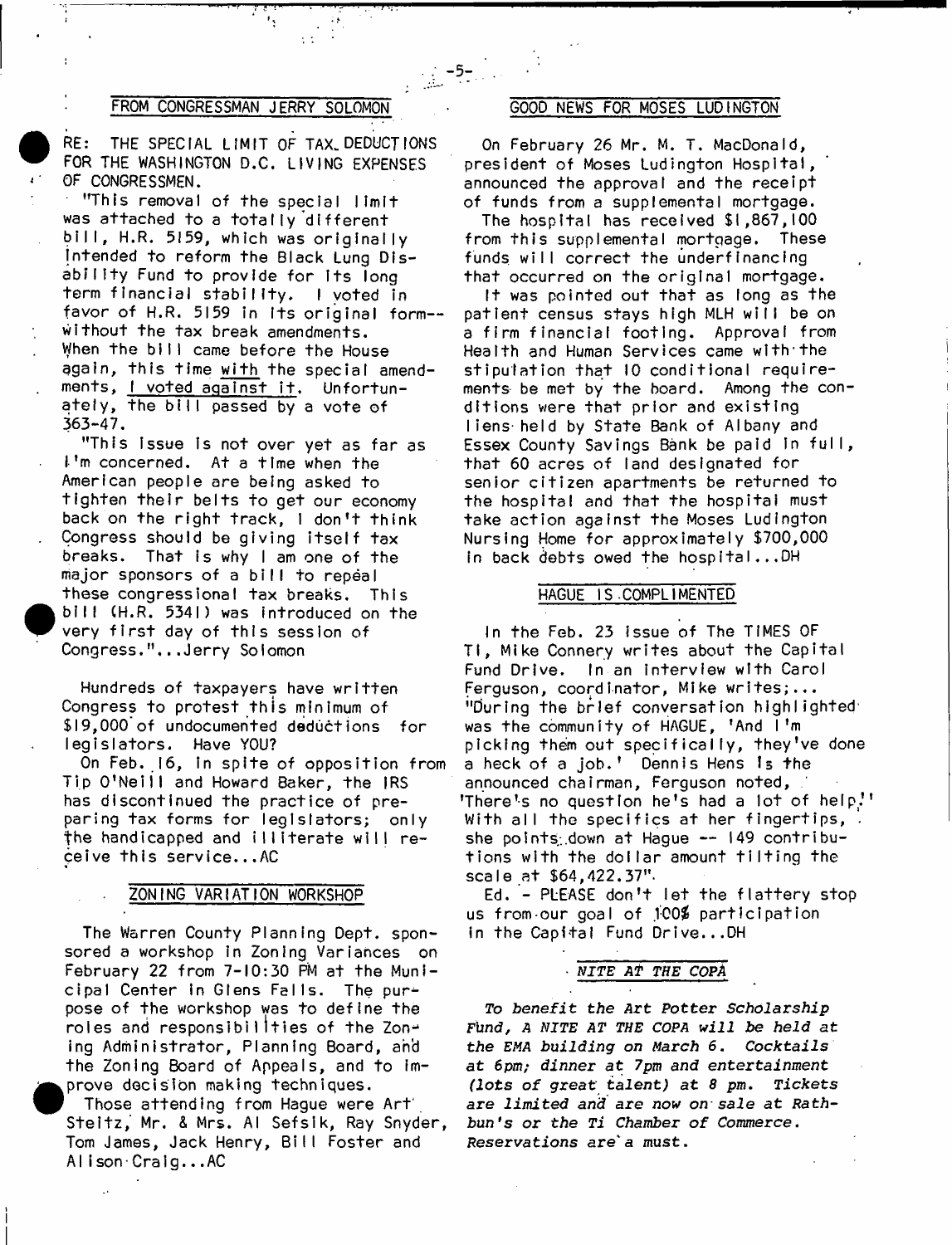# **CARILLON GARDEN CLUB basketball** MAN IA

The Carillon Garden Club will hold Its first meeting of the year, on March 18 at II am at the United Methodist Church. Bring a box **lunch for exchange. Program book-,** lets for the year will be distri**buted at this meeting...DH**

### **HAGUE HONOR STUDENTS**

#### **Dear Hon.or. Students :**

■ ' i

And all of you in school who **have worked hard and shown im-**  provement in all bhases of school life - the staff of the CHRONICLE **Is your cheering section - your**  $ZOO -$  we have no fancy costumes or pyramids but our cheers go up from. Puerto Rico to California when we **hear of yOur successes. The bask etb all team gets well deserved headlines - but don't feel neg- •** lected. Your silent Zoo may number in the thousands!

**.. . T h e Hague Chronicle S ta ff**

The following students from Haque have attained the second.<sup>'</sup> **quarter honor ro ll status at Ti High School.**

| First Honors:  | Jennifer Belden                |  |  |  |
|----------------|--------------------------------|--|--|--|
|                | Kathi Hudak                    |  |  |  |
|                | Rudolph Meola                  |  |  |  |
| $\sim$ $ \sim$ | Timothy Strum                  |  |  |  |
|                | Second Honors: Jackle Dunsmore |  |  |  |
|                | Lori Fish                      |  |  |  |
|                | Jennifer Fitzgerald            |  |  |  |
|                | Lynn Wheelock                  |  |  |  |
|                |                                |  |  |  |

# **YOUTH COMMISSION**

Hague's new Youth Director, Agnes Watts, has called an organ**izational meeting of the'Yoath Commission for Friday, March 5 from '** 6 7 8 **PM a t t h e Town Ha I I .** Plans will be made for activi**t i e s f o r the coming months. Agnes urges a lI youths, parents** and friends of youth to attend;

The CVAC title was clinched on . Feb. 23 when the Sentinels defeated Saranac, the Div. I champions. With the brilliant coaching of "Bud" Bressett and the leader**ship of Bill Brennan (a Hague sum**mer resident), the team won by a score of 48-36. The next game for the Sentinels will be March 2 when **- t h e y will p.lay Ausabie Valley fo r ;** the Class C Sectional semi-finals.

**Although Bill; has been t h e lead?** ing scorer for the Sentinels, it . has been a real team effort. The **whole school, including the highly spirited "ZOO" has been behind the .team. The s p i r i t reaches out to t h e w h o l e a r e a . T h o s e o f us who** can't get to all the games are **g l u e d t o C h a n n e l 5 d u r i n g t h e I I o ' c l o c k News on Tuesdays and F r i days to get the report of the** Sentinels<sup>t</sup> victories. The team was once defeated by South Glens Falls by a one-point margin, but **on t h e i r r e t u r n visit won. The Sentinels have lost only one other** game during the season, and have won all the home games. THE SEN-**T I NEL S ARE NOW- RATED NUMBER 14 IN** THE STATE, with a 22 and 2 record.

The Chronicle staff congratu**l a t e s Coach B r e s s e t t and his very** fine team of young men for their **excellent performan.ee and t h e i r** fine sportsmanship. We hope to **: have good results to report to younext month. Good luck to you all.** And to the "ZOO", we say, "Keep **cheering; it really helps.'..DH**

# **BON APPETIT!**

**University of California entom o l o g i s t , D r . D o u g . W h i t m a n , t h i n k s insects are the. answer to our** dwindling resources. He says, **"They are the-most-successfuI surviving c r e a t u r e s on e a r t h . ..If you** can't beat. em, eat 'em." He does, **at his feast of "Les fnsectes", a nine-course bugfest....ac**

*Who has seen the wind? Neither you nor I* . But *when the trees bow down their heads, The wind is passing* by...Proverb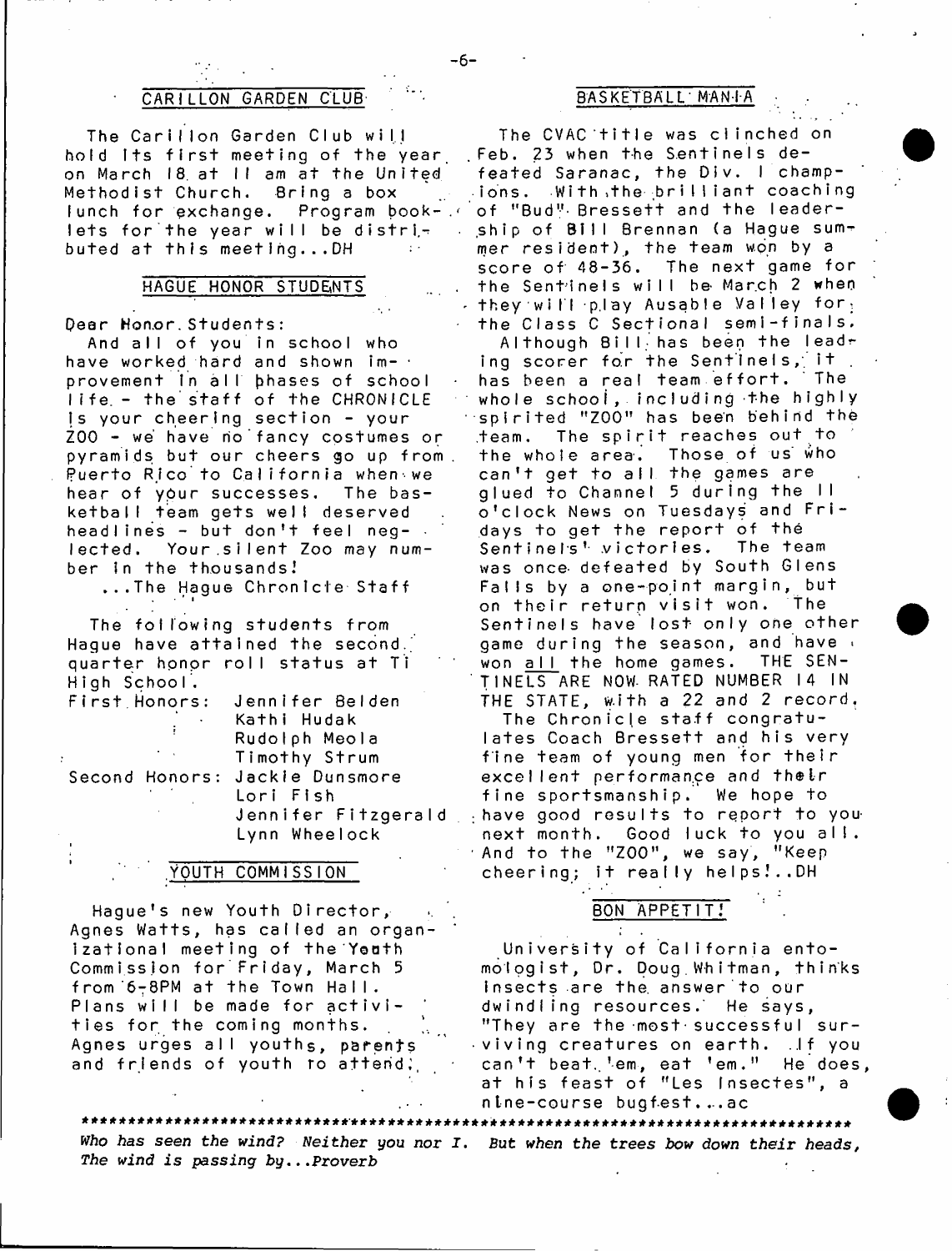- **BORN A girl, Lindsay Marie to Rose and Daryl Seerup in Chicago on January 31. Mrs. Emil Seerup** of Silver Bay, grandmother.
	- **A boy , William Tavish, to. Karen (Matthews) and Tim Cos**tello, West Hague, in Middlebury on January 23.
- KAREN KOWALSKY, daughter of Mr & **Mr s . Gus G e t t a , has been named** to the Dean's List at SUNY. **Oneonta for the first semester.** Karen is a freshman.
- **KATH1 HUDAK, da ughter of Mr. &** Mrs. Richard Hudak, won f**i**rs<sup>.</sup> **place in the r e c e n t Amer i can Legion Orator i c a** 1 **Contest at Ti H i . MICHE LLE MIDDLETON, daugher of Mr . & M r s . S c o t t M iddleton, Ti conderoga and granddaughter of the Aaron M i d d I e t o n s o f Hague, was second p l a c e w i nner', second place a t t h e c o u n t y I eve I n. W e s t p o r t . KATH** also won
- **APPOINTMENTS Mrs. Edward (Agnes)**

**- Tom StulI to serve** on the Board of Assessment Re**view,, r e p la c i n g Stephen Davis** who has retired.

**DR. DEBORAH MI CHAEL- LECKEY, d a u g h t e r ary storms. How her good humor and hearty o f Mr . . & M r s . Graham M i c h a e l o f** Friends Point, is a radiologist on the staff of the Philadelphia Presbyterian Hospital. She is a member of the team involved with **the care of the young man who** suffered frost bite and extreme gangrene recently when his group was lost for several days while skiing in the White Mts.

**\*\*\*\*\*\*\*\*\*\*\*\*\*\*\*\*\*\*\*\*\*\*\*\*\*\*\*\*\*\*\*\*\***

*Enthii6ia6m i6 the gA.eate.6i* asset in the world. It beats money and power and influence. .. *,HenA.y Che6teA.*

# **SOUNDINGS HAPPINESS IS---**

 $-7<sub>1</sub>$ 

**Her name has appeared in past CHRONICLES.** She was interviewed by Ernie Tetrault of **WRGB TV, Schenectady, in connection with** the school annexation. She started **helping others when she was eleven years, old and still does, with a high degreee of professionalism . She is OH MOM to six** handsome youngsters, aged 22 to II. At **the Highway Dept. Town Shed, she is the** *O^ice Angel - SECRETARY* **as we I I as the** object of much friendly teasing. When she comes into the Post Office any morn**ing you are reminded of the song,** *"Yeti Light Up* **A***Uj Li***jje.M**

We are, as you may have guessed, describ**ing BERTHA FRASIER DUNSMORE.**

Bert was born in Warrensburg - oldest **of nine children of Mary and Clifford Frasier. The family moved to Hague when Bert was four years ol d. We know - we've heard - she helped her parents with these** younger brothers and sisters. Oh how she loved each little one, she has confided: **Surely these many.years later the Frasier** kids realize how their older sister helped them along the way. A very good student,<sup>2</sup> **she graduated from Hague High School in 1958.**

**Watts, as Youth** 1 **D ire c to r of Hague. is Rod McKuen. She reads everything. Still the hard worker, she finds time t**o be an avid reader. Her favorite poet  $\cdot$ **I.cy** roads or smooth, Bert leaves her Graphite home at, 6:30 am for her job. When kudos were handed out last month, she could claim a few. We have heard since that Bert worked overtime, as she prepared food for the road crew during those Janu**laugh must cheer her place of work, whether** she is substituting at the Town Hall as secretary, or sitting for young and old, or **just v i s i t i n g on a dull w inter's day,**

> **At any gathering or private party large or small, the hostess can rest assured that the affair will be a smashing success if Bert is there to help.**

**We, in Hague, are very fond of Bert.** She has been a good neighbor, a willing **worker and a BEST FRIEND to many. MF**

#### \*\*\*\*\*\*\*\*\*\*\*\*\*\*\*\*\*\*\*\*\*\*\*\*\*\*\*\*\*\*\*\*\*\*\*\*

**IWSTAWT POVERTY:** *A daughter oA. 6on***in** *college.*